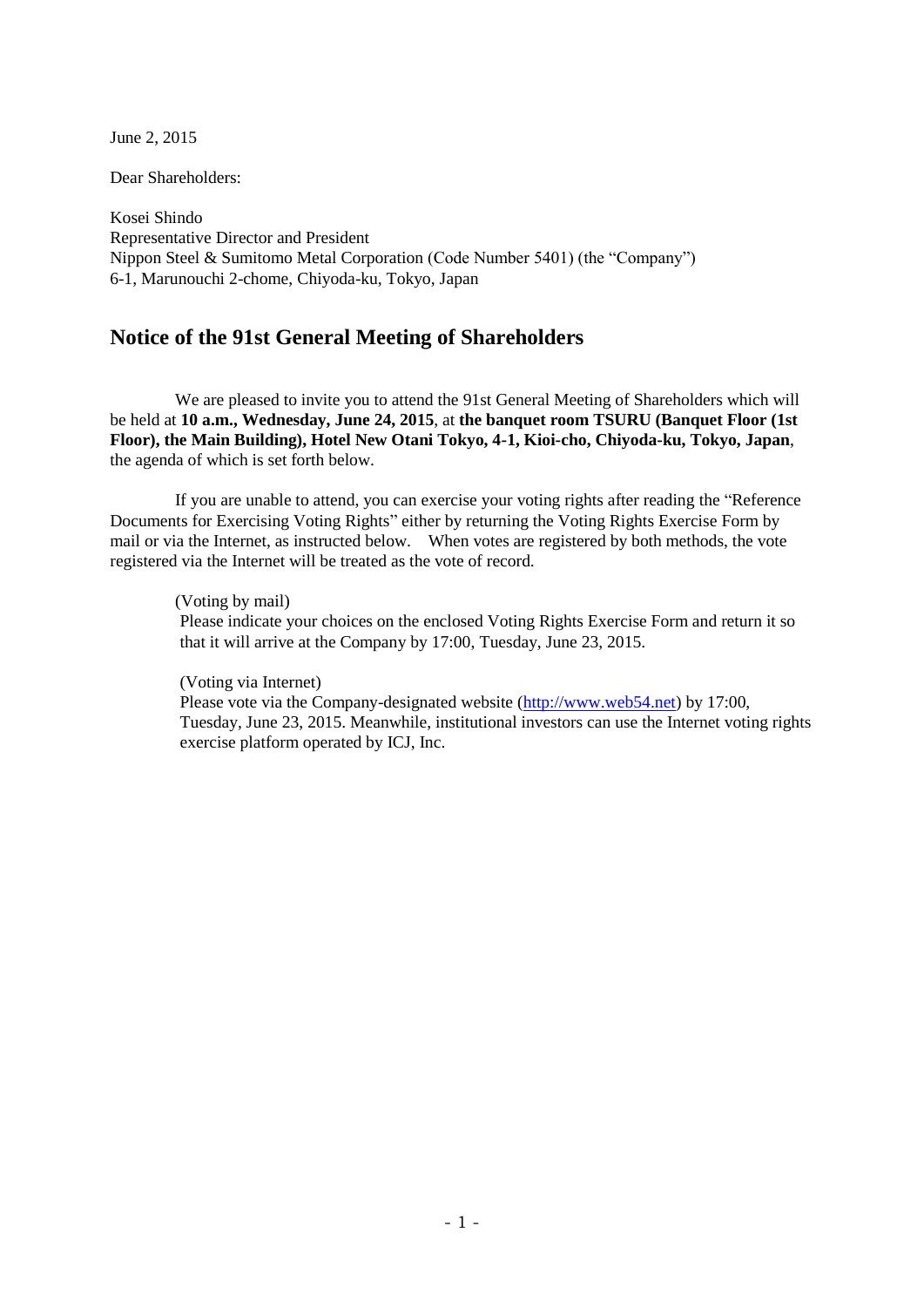# **AGENDA**

# **Matters to be reported to the shareholders:**

Report on operations for the 90th term (from April 1, 2014 to March 31, 2015), consolidated financial statements and non-consolidated financial statements, and reports of accounting auditors and the Audit & Supervisory Board on consolidated financial statements for the 90th term.

# **Matters for approval by the shareholders:**

- Item 1: Appropriation of Surplus for the 90th Term (from April 1, 2014 to March 31, 2015)
- Item 2: Amendments to the Articles of Incorporation
- Item 3: Share Consolidation
- Item 4: Election of Fourteen (14) Directors
- Item 5: Election of One (1) Audit & Supervisory Board Member

The report on operations, consolidated and non-consolidated financial statements, and copies of the reports of accounting auditors and the Audit & Supervisory Board are described in the "90th Term Report".

- 1. Doors will open at 9:00 a.m.
- 2. Attendees are requested to submit the enclosed Voting Rights Exercise Form at the reception desk upon arrival at the meeting. When the voting rights are exercised by a proxy, the said proxy is requested to submit the Voting Rights Exercise Form of the principal at the reception desk, together with a power of attorney in this matter. Meanwhile, please note that a proxy must be another shareholder entitled to exercise voting rights.
- 3. When exercising your voting rights via the Internet, please read the "Exercise of Voting Rights via the Internet" on page 16.
- 4. If revisions are made to the "Reference Documents for Exercising Voting Rights", the report on operations or consolidated and non-consolidated financial statements, such changes will be indicated on the Company website [\(http://www.nssmc.com/\)](http://www.nssmc.com/).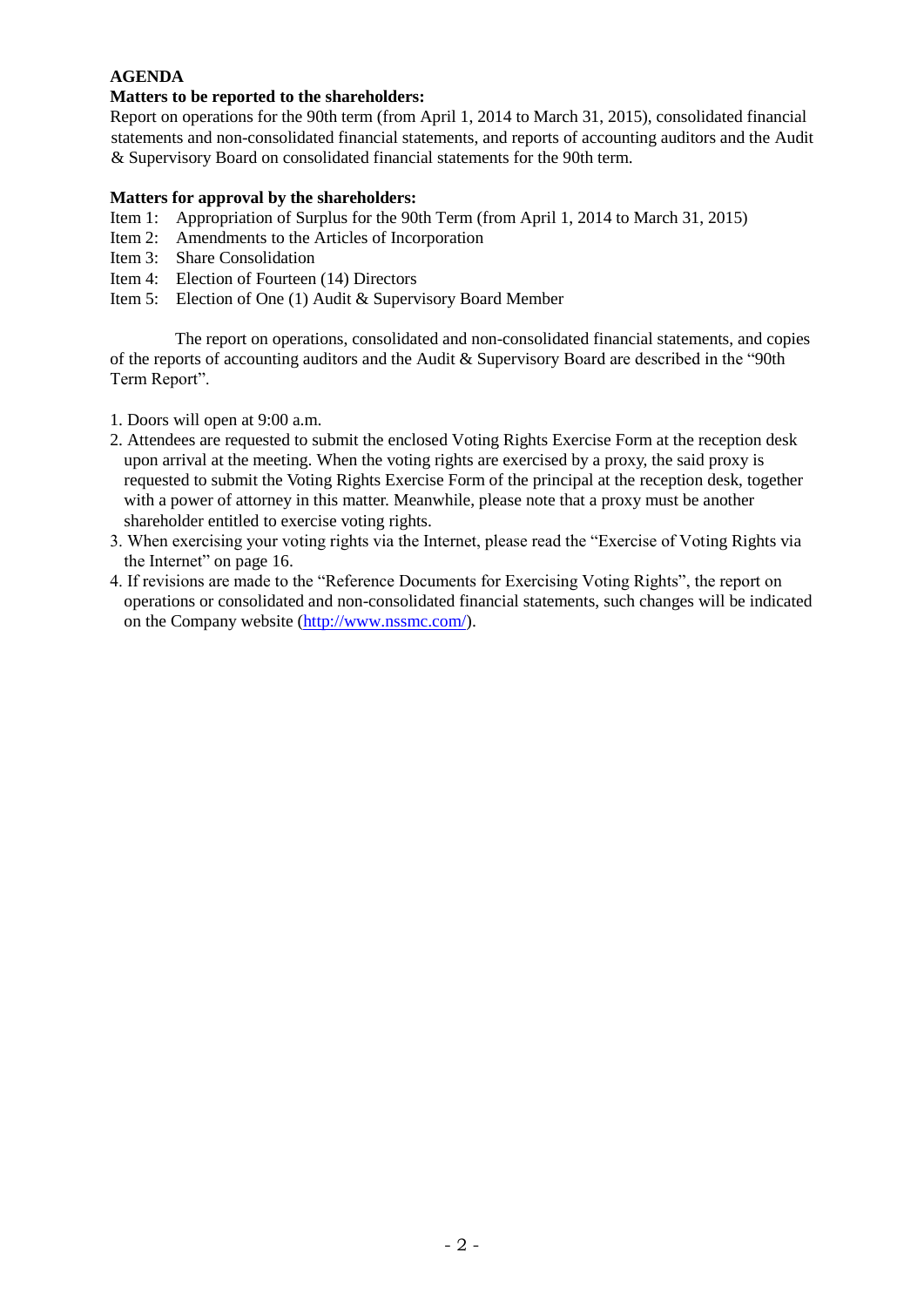# **Reference Documents for Exercising Voting Rights**

Item 1 Appropriation of Surplus for the 90th Term (from April 1, 2014 to March 31, 2015)

The Board of Directors proposes that the term-end dividend for the 90th term will be paid according to the "Surplus Distribution Policy" described in the "90th Term Report" (page 21) as follows:

- (1) Kind of Dividend Cash
- (2) Dividend Payment and Total Payment 3.50 yen per share Total payment: 31,991,941,576 yen
- (3) Effective Date of the Dividend Thursday, June 25, 2015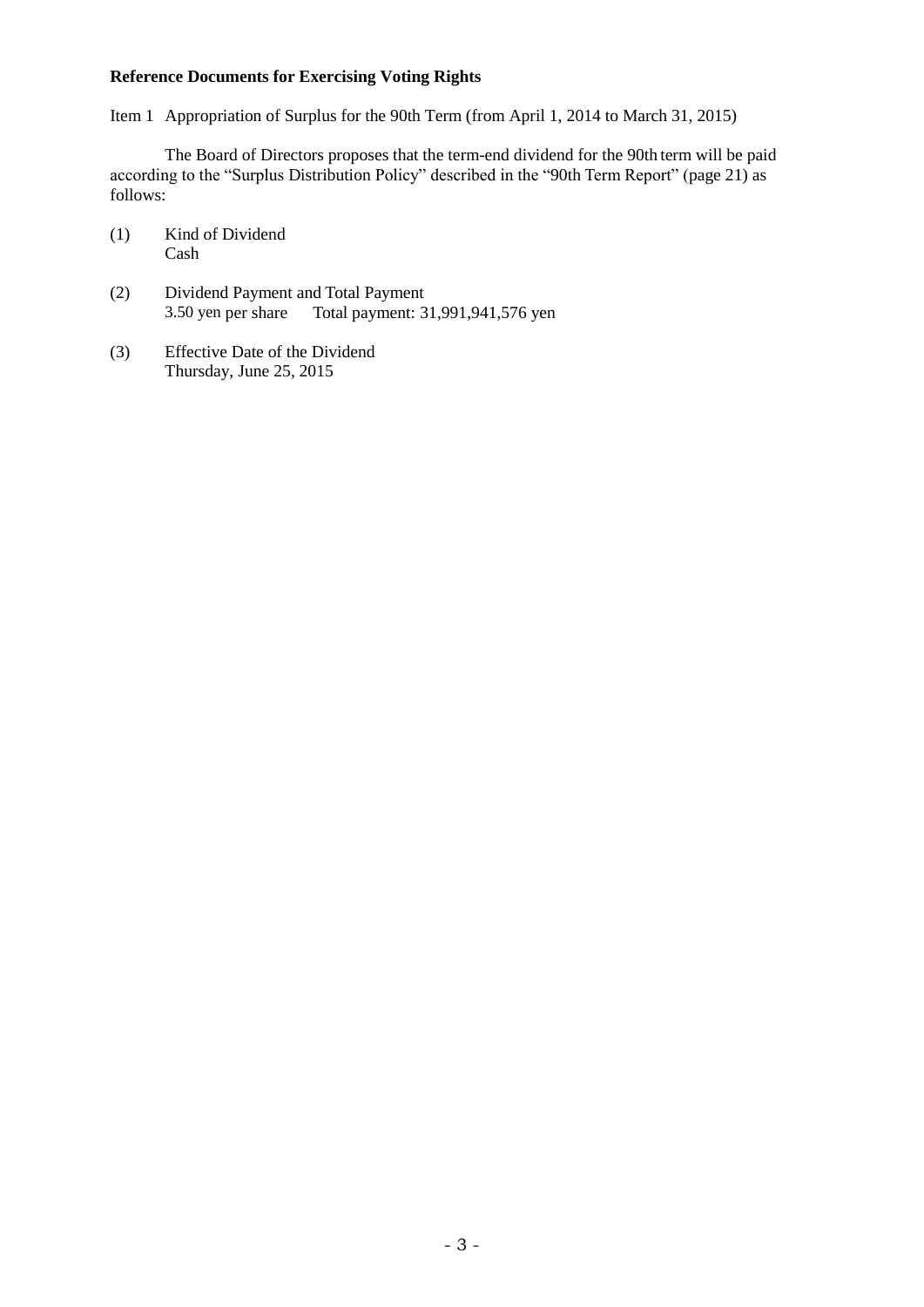## Item 2 Amendments to the Articles of Incorporation

## (1) Reason for Proposal

Following the enforcement on May 1, 2015 of the "Act for Partial Amendment of the Companies Act" (Act No.90 of 2014), which allows a company to enter into liability limitation agreements with directors other than executive directors and others, and with all audit & supervisory board members, the Board of Directors proposes to make partial amendments to the Articles of Incorporation concerning the liability limitation agreements (amended Article 23, Paragraph 2 and Article 32, Paragraph 2 of the Articles of Incorporation).

The amendments to Article 23, Paragraph 2 of the Articles of Incorporation has been consented to by each of the Audit & Supervisory Board Members.

# (2) Contents of Amendment

The following table shows the proposed change, which is indicated by underlines, from the current provisions of the Articles of Incorporation.

| <b>Current Articles of Incorporation</b>                               | <b>Proposed Amendment</b>                                        |
|------------------------------------------------------------------------|------------------------------------------------------------------|
| Article 23.                                                            | Article 23.                                                      |
| (Omitted)                                                              | (Not amended)                                                    |
| 2. The Company may, in accordance with laws                            | 2. The Company may, in accordance with laws                      |
| and regulations, enter into an agreement with its                      | and regulations, enter into an agreement with its                |
| outside Director which limits the liability of such                    | Director (excluding Executive Directors and                      |
| outside Director to the greater of an amount                           | others) which limits the liability of such Director              |
| determined in advance by the Company which                             | to the greater of an amount determined in                        |
| shall not be less than twenty million yen                              | advance by the Company which shall not be less                   |
| $(\textcolor{red}{*}20,000,000)$ and the sum of the amounts set        | than twenty million yen $(\text{\texttt{420,000,000}})$ and the  |
| forth in Article 425, Paragraph 1 of the                               | sum of the amounts set forth in Article 425,                     |
| Companies Act.                                                         | Paragraph 1 of the Companies Act.                                |
| Article 32.                                                            | Article 32.                                                      |
| (Omitted)                                                              | (Not amended)                                                    |
| 2. The Company may, in accordance with laws                            | 2. The Company may, in accordance with laws                      |
| and regulations, enter into an agreement with its                      | and regulations, enter into an agreement with its                |
| outside Audit & Supervisory Board Member                               | <b>Audit &amp; Supervisory Board Member which limits</b>         |
| which limits the liability of such outside Audit &                     | the liability of such Audit & Supervisory Board                  |
| Supervisory Board Member to the greater of an                          | Member to the greater of an amount determined                    |
| amount determined in advance by the Company                            | in advance by the Company which shall not be                     |
| which shall not be less than twenty million yen                        | less than twenty million yen $(\text{\texttt{Y20,000,000}})$ and |
| $(\textcolor{red}{\text{420,000,000}})$ and the sum of the amounts set | the sum of the amounts set forth in Article 425,                 |
| forth in Article 425, Paragraph 1 of the                               | Paragraph 1 of the Companies Act                                 |
| Companies Act.                                                         |                                                                  |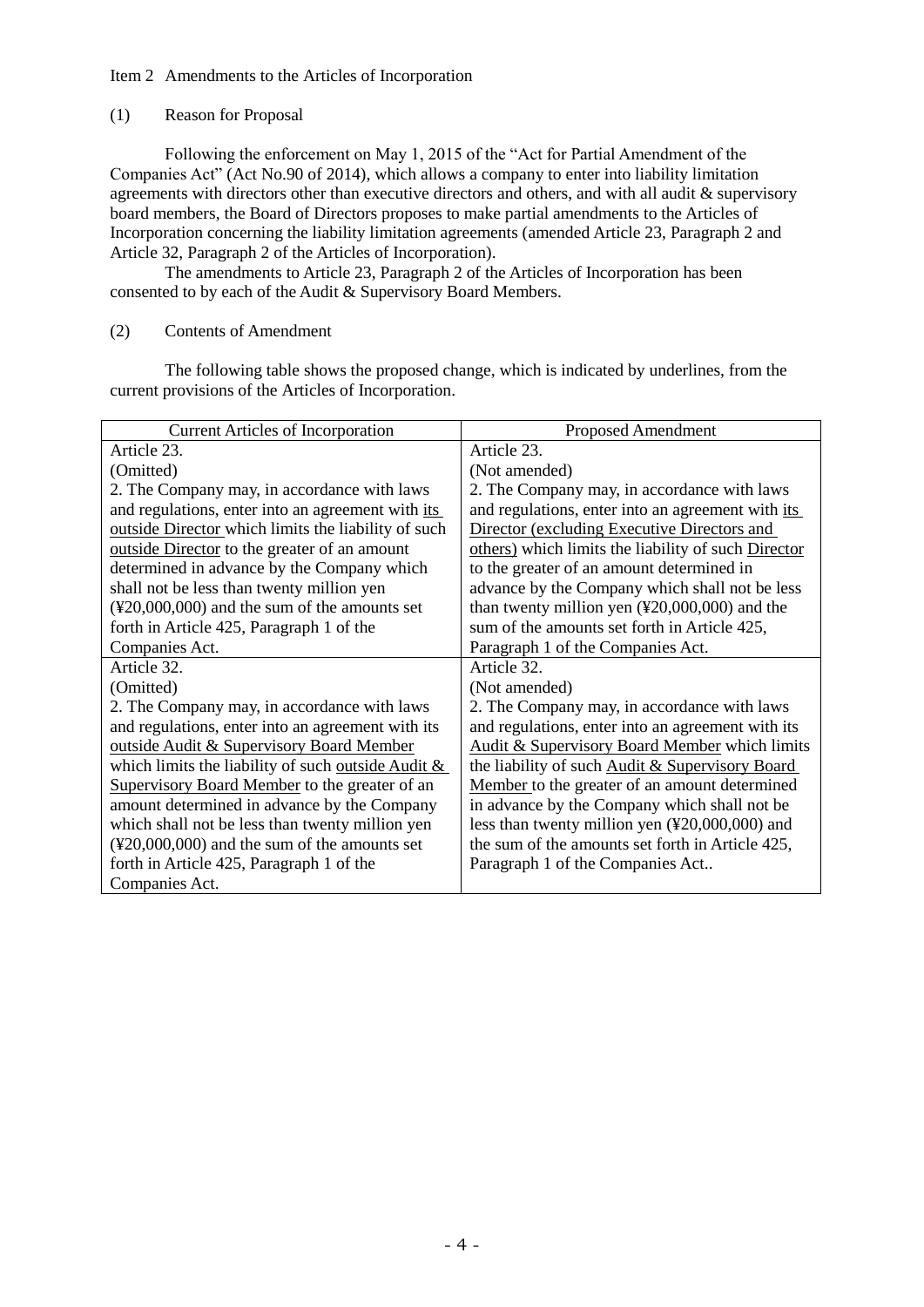#### Item 3 Share Consolidation

#### (1) Reason for Proposal

For the greater convenience of investors and other market participants, all Japanese securities exchanges are promoting an "Action Plan for Consolidating Trading Units", under which trading units of common shares (number of shares in a unit shares) for domestically listed companies are uniformly set at 100 shares. In light of the intent of this action plan, the Company decided to change the number of shares in a unit of shares from 1,000 shares to 100 shares by the resolution at the Board of Directors' meeting held on April 28, 2015, according to the provisions of the Companies Act.

In this exercise, in order to maintain price level of a trading unit and the number of voting rights of shareholders following the change of unit of shares, the Company also decided to carry out a share consolidation of the Company shares under which every 10 shares will be consolidated into 1 share (the "Share Consolidation") and reduce its total number of authorized shares from 20 billion shares to 2 billion shares according to the ratio of the Share Consolidation.

Subject to the approval of this proposal as originally proposed, the aforementioned change in the number of shares in a unit shares will take effect on October 1, 2015.

#### (2) Consolidation Ratio

Every 10 shares in the Company will be consolidated into 1 share.

If any fractional shares arise as a result of the Share Consolidation, pursuant to the provisions of the Companies Act, the Company will sell all such fractional shares and distribute the proceeds to shareholders having fractional shares in proportion to their respective fractions.

- (3) The Date on which the Share Consolidation Becomes Effective (the "Effective Date") October 1, 2015
- (4) Total Number of Authorized Shares as of the Effective Date 2,000,000,000 shares

By implementing the Share Consolidation, it will be deemed that the Articles of Incorporation is amended with respect to the change of total number of authorized shares on the Effective Date, pursuant to Article 182, Paragraph 2 of the Companies Act.

#### (Reference)

Subject to the approval of this proposal as originally proposed, the Articles of Incorporation of the Company will be partially amended as follows on October 1, 2015.

The following table shows the proposed change, which is indicated by underlines, from the current provisions of the Articles of Incorporation.

| <b>Current Articles of Incorporation</b>            | Proposed Amendment                                  |
|-----------------------------------------------------|-----------------------------------------------------|
| Article 5.                                          | Article 5.                                          |
| The total number of shares which the Company        | The total number of shares which the Company        |
| has authority to issue shall be $20,000,000,000$ .  | has authority to issue shall be 2,000,000,000.      |
| Article 6.                                          | Article 6.                                          |
| 1. One thousand (1,000) shares of the Company       | 1. One hundred (100) shares of the Company          |
| shall constitute one (1) unit. A holder of one unit | shall constitute one (1) unit. A holder of one unit |
| of shares shall have one vote at a general meeting  | of shares shall have one vote at a general meeting  |
| of shareholders.                                    | of shareholders.                                    |
| 2. (Omitted)                                        | 2. (Not amended)                                    |
| 3. (Omitted)                                        | 3. (Not amended)                                    |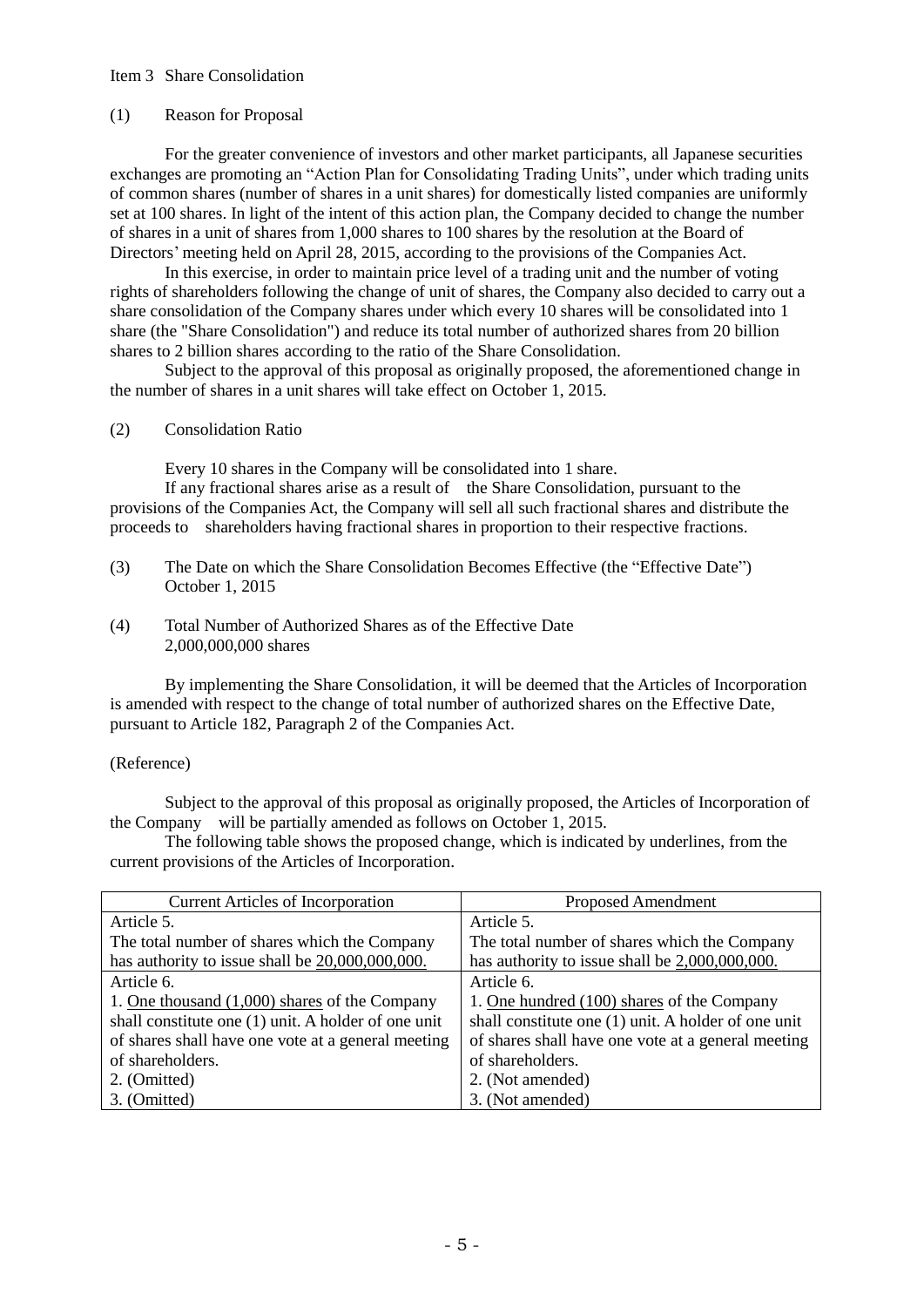#### Item 4 Election of Fourteen (14) Directors

The term of office of all fourteen (14) current Directors ends at the conclusion of the 91st General Meeting of Shareholders. The Board of Directors proposes that fourteen (14) Directors be elected. The candidates for Directors are set forth below.

The responsibilities of the candidates who are currently Directors of the Company are described in the "90th Term Report" (pages 26-27). Mr. Mutsutake Otsuka and Mr. Ichiro Fujisaki are candidates for Outside Directors.

|                | Name (date of birth)           |                           | Brief personal history (with material<br>concurrent                                               | Number of shares of |
|----------------|--------------------------------|---------------------------|---------------------------------------------------------------------------------------------------|---------------------|
|                |                                | positions)                |                                                                                                   | the Company owned   |
| 1              | Shoji Muneoka<br>(May 3, 1946) | April 1970:<br>June 1999: | <b>Joined Nippon Steel Corporation</b><br>(NSC)<br>Director and General Manager,                  |                     |
|                |                                |                           | Corporate Secretariat Division of<br>NSC                                                          |                     |
|                |                                | April 2003:               | Managing Director and Director, Flat<br>Products Division of NSC                                  |                     |
|                |                                | April 2005:               | Representative Director and<br><b>Executive Vice President of NSC</b>                             | 332,546             |
|                |                                | April 2008:               | Representative Director and<br>President of NSC                                                   |                     |
|                |                                | October 2012:             | Representative Director, Chairman<br>and CEO of the Company                                       |                     |
|                |                                |                           | Assumed current position as Representative Director<br>and Chairman of the Company in April 2014  |                     |
| $\overline{2}$ | Kosei Shindo                   | April 1973:               | <b>Joined NSC</b>                                                                                 |                     |
|                | (September 14,                 | June 2005:                | Director (Member of the Board) and                                                                |                     |
|                | 1949)                          |                           | General Manager, Corporate                                                                        |                     |
|                |                                |                           | Planning Division of NSC                                                                          |                     |
|                |                                | June 2006:                | Director (under the Executive                                                                     |                     |
|                |                                |                           | Management System) and General<br>Manager, Corporate Planning                                     |                     |
|                |                                |                           | Division of NSC                                                                                   |                     |
|                |                                | April 2007:               | Director (under the Executive                                                                     |                     |
|                |                                |                           | Management System) and General                                                                    |                     |
|                |                                |                           | Manager, General Administration                                                                   |                     |
|                |                                |                           | Division of NSC                                                                                   | 187,720             |
|                |                                | April 2009:               | Executive Vice President (under the<br>Executive Management System) of                            |                     |
|                |                                |                           | <b>NSC</b>                                                                                        |                     |
|                |                                | June 2009:                | Representative Director and                                                                       |                     |
|                |                                |                           | <b>Executive Vice President of NSC</b>                                                            |                     |
|                |                                | October 2012:             | Representative Director and                                                                       |                     |
|                |                                |                           | Executive Vice President of the                                                                   |                     |
|                |                                |                           | Company                                                                                           |                     |
|                |                                |                           | Assumed current position as Representative Director<br>and President of the Company in April 2014 |                     |
|                |                                |                           | Vice Chairman, The Japan Iron and Steel Federation                                                |                     |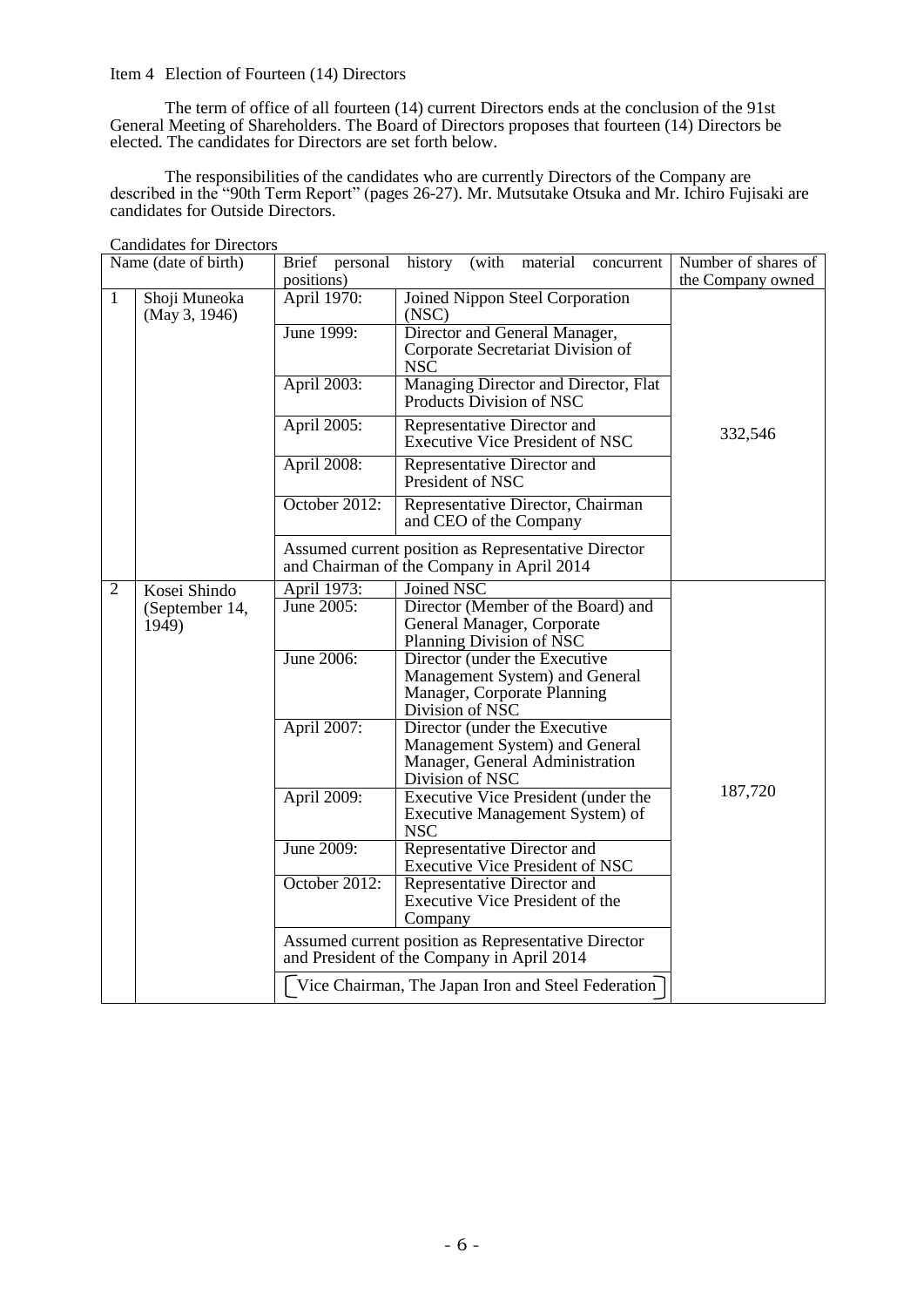|   | Name (date of birth) |              | Brief personal history (with material concurrent    | Number of shares of |
|---|----------------------|--------------|-----------------------------------------------------|---------------------|
|   |                      | positions)   |                                                     | the Company owned   |
| 3 | Shinya Higuchi       | April 1976:  | Joined NSC                                          |                     |
|   | (November 12,        | April 2007:  | Director (under the Executive                       |                     |
|   | 1953)                |              | Management System) and General                      |                     |
|   |                      |              | Manager, Overseas Business                          |                     |
|   |                      |              | Development Division of NSC                         |                     |
|   |                      | April 2009:  | Director (under the Executive                       |                     |
|   |                      |              | Management System) and Director,                    |                     |
|   |                      |              | Pipe & Tube Division of NSC                         |                     |
|   |                      | April 2010:  | Managing Director (under the                        |                     |
|   |                      |              | Executive Management System) and                    |                     |
|   |                      |              | Director, Pipe & Tube Division of                   |                     |
|   |                      |              | <b>NSC</b>                                          |                     |
|   |                      | April 2011:  | Managing Director (under the                        |                     |
|   |                      |              | Executive Management System),                       |                     |
|   |                      |              | Director, Flat Products Division,                   |                     |
|   |                      |              | Director, Pipe & Tube Division, and                 |                     |
|   |                      |              | General Manager, India Continuous                   | 201,344             |
|   |                      |              | Annealing and Processing Line                       |                     |
|   |                      |              | Project Group of NSC                                |                     |
|   |                      | June 2011:   | Managing Director (Member of the                    |                     |
|   |                      |              | Board), Director, Flat Products                     |                     |
|   |                      |              | Division, Director, Pipe & Tube                     |                     |
|   |                      |              | Division, and General Manager,                      |                     |
|   |                      |              | India Continuous Annealing and                      |                     |
|   |                      |              | Processing Line Project Group of                    |                     |
|   |                      |              | <b>NSC</b>                                          |                     |
|   |                      | June 2012:   | Representative Director and                         |                     |
|   |                      |              | <b>Executive Vice President of NSC</b>              |                     |
|   |                      |              | Assumed current position as Representative Director |                     |
|   |                      |              | and Executive Vice President of the Company in      |                     |
|   |                      | October 2012 |                                                     |                     |
|   |                      | Co., Ltd.    | Chairman, Baosteel-NSC Automotive Steel Sheets      |                     |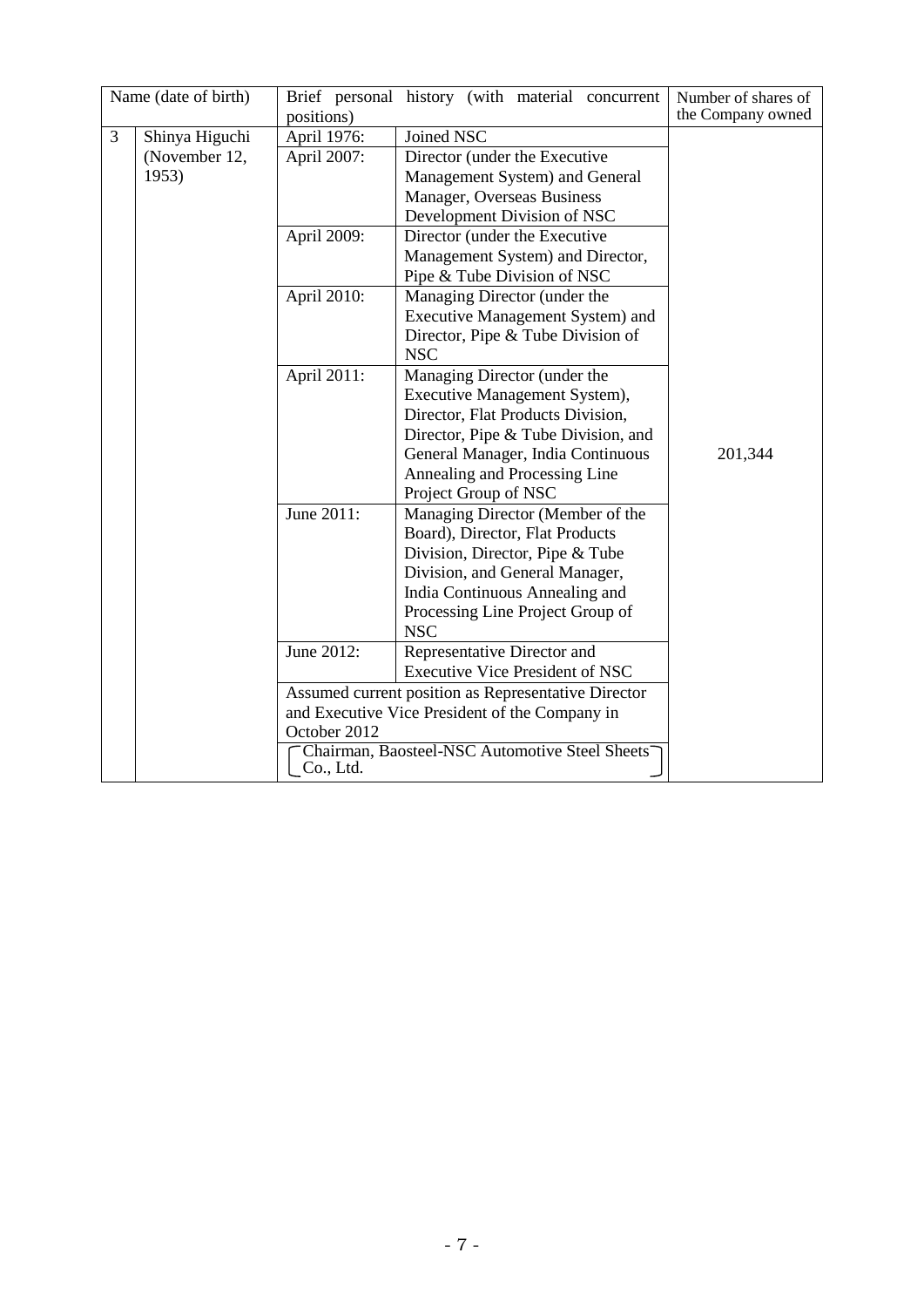|   | Name (date of birth) | Brief personal<br>positions)    | history (with material concurrent                                         | Number of shares of<br>the Company owned |  |
|---|----------------------|---------------------------------|---------------------------------------------------------------------------|------------------------------------------|--|
| 4 | Katsuhiko Ota        | April 1977:                     | Joined NSC                                                                |                                          |  |
|   | (June 30, 1953)      | April 2007:                     | Director (under the Executive                                             |                                          |  |
|   |                      |                                 | Management System) and General                                            |                                          |  |
|   |                      |                                 | Manager, Corporate Planning                                               |                                          |  |
|   |                      |                                 | Division of NSC                                                           |                                          |  |
|   |                      | April 2009:                     | Director (under the Executive                                             |                                          |  |
|   |                      |                                 | Management System) of NSC                                                 |                                          |  |
|   |                      | April 2011:                     | Managing Director (under the                                              |                                          |  |
|   |                      |                                 | Executive Management System) of<br><b>NSC</b>                             |                                          |  |
|   |                      | June 2011:                      | Managing Director (Member of the                                          |                                          |  |
|   |                      |                                 | Board) of NSC                                                             |                                          |  |
|   |                      | April 2012:                     | Managing Director (Member of the                                          |                                          |  |
|   |                      |                                 | Board) and General Manager,                                               |                                          |  |
|   |                      |                                 | Shanghai-Baoshan Cold-rolled &                                            | 178,040                                  |  |
|   |                      |                                 | <b>Coated Sheet Products Project Group</b>                                |                                          |  |
|   |                      |                                 | of NSC                                                                    |                                          |  |
|   |                      | October 2012:                   | Managing Director, Member of the                                          |                                          |  |
|   |                      |                                 | Board and Project Leader, Shanghai-<br>Baoshan Cold-rolled & Coated Sheet |                                          |  |
|   |                      |                                 | Products Project Group of the                                             |                                          |  |
|   |                      |                                 | Company                                                                   |                                          |  |
|   |                      |                                 | Assumed current position as Representative Director                       |                                          |  |
|   |                      |                                 | and Executive Vice President of the Company in April                      |                                          |  |
|   |                      | 2013                            |                                                                           |                                          |  |
|   |                      |                                 | Representative Director and President, East Asia                          |                                          |  |
|   |                      | <b>United Steel Corporation</b> |                                                                           |                                          |  |
|   |                      |                                 | Chairman, The Japan Ferrous Raw Materials                                 |                                          |  |
|   |                      | Association                     |                                                                           |                                          |  |
| 5 | Akihiro Miyasaka     | April 1976:                     | Joined NSC                                                                |                                          |  |
|   | (February 22,        | July 2009:                      | Fellow of NSC                                                             |                                          |  |
|   | 1954)                | April 2011:                     | Managing Director (under the                                              |                                          |  |
|   |                      |                                 | Executive Management System) and                                          |                                          |  |
|   |                      |                                 | General Superintendent, Nagoya<br>Works of NSC                            |                                          |  |
|   |                      | October 2012:                   | Managing Executive Officer and                                            |                                          |  |
|   |                      |                                 | Head of Works, Nagoya Works of                                            |                                          |  |
|   |                      |                                 | the Company                                                               |                                          |  |
|   |                      | April 2013:                     | <b>Executive Vice President and Head</b>                                  | 83,918                                   |  |
|   |                      |                                 | of Bureau, Technical Research &                                           |                                          |  |
|   |                      |                                 | Development Bureau of the                                                 |                                          |  |
|   |                      |                                 | Company                                                                   |                                          |  |
|   |                      |                                 | Assumed current position as Representative Director,                      |                                          |  |
|   |                      |                                 | Executive Vice President and Head of Bureau,                              |                                          |  |
|   |                      |                                 | Technical Research & Development Bureau of the                            |                                          |  |
|   |                      | Company in June 2013            | President, The Japan Research and Development                             |                                          |  |
|   |                      | <b>Center for Metals</b>        |                                                                           |                                          |  |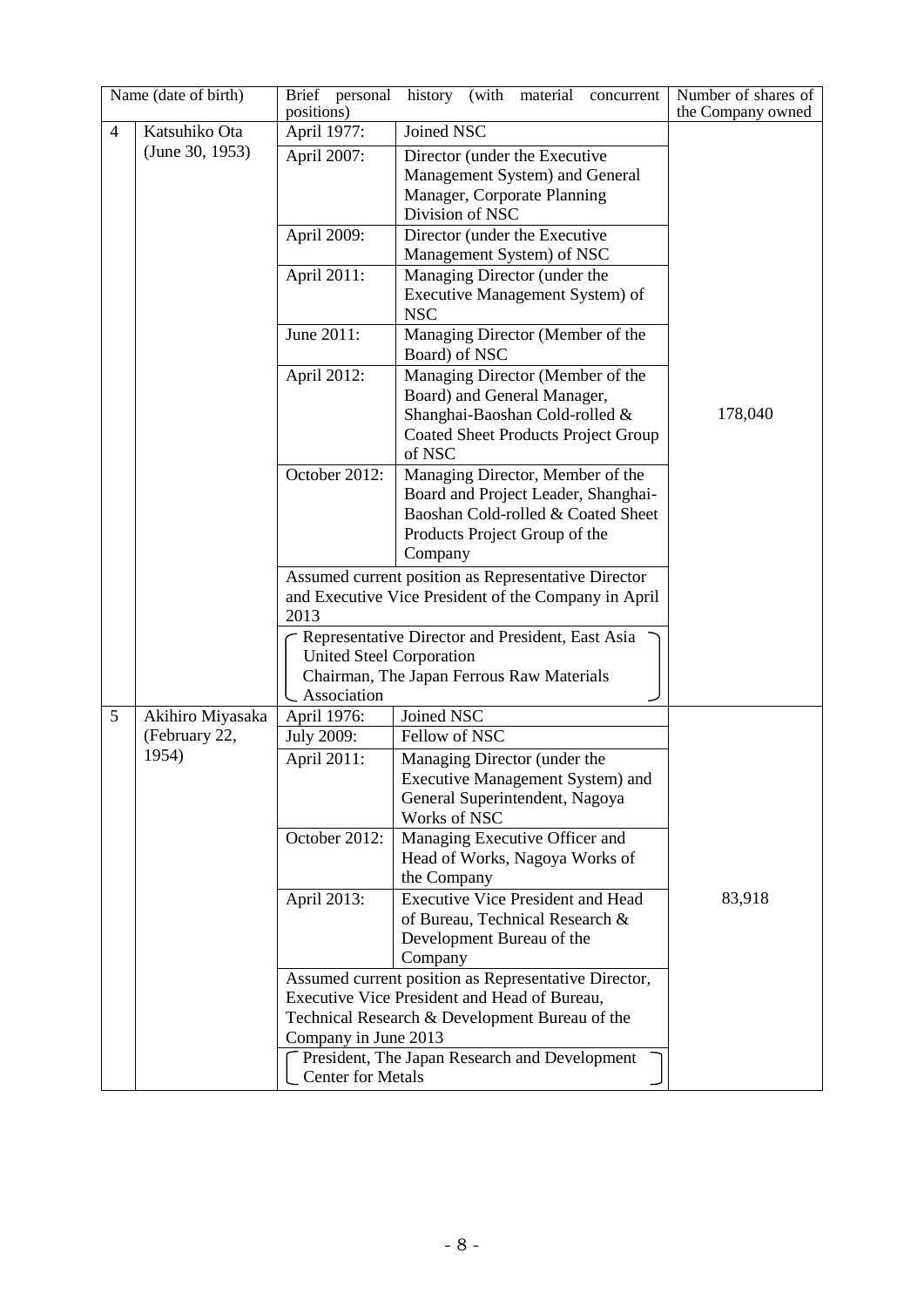|        | Name (date of birth)                | Brief personal<br>positions) | history (with material<br>concurrent                                                                                              | Number of shares of<br>the Company owned |
|--------|-------------------------------------|------------------------------|-----------------------------------------------------------------------------------------------------------------------------------|------------------------------------------|
| 6      | Kinya Yanagawa<br>(October 3, 1952) | April 1978:                  | Joined Sumitomo Metal Industries,<br>Ltd. (SMI)                                                                                   |                                          |
|        |                                     | April 2009:                  | Managing Executive Officer and<br>General Manager of Kashima Steel<br>Works of SMI                                                |                                          |
|        |                                     | April 2011:                  | Senior Managing Executive Officer<br>and General Manager of Kashima<br>Steel Works of SMI                                         |                                          |
|        |                                     | April 2012:                  | Senior Managing Executive Officer<br>and President of Steel Sheet, Plate &<br><b>Structural Steel Company of SMI</b>              | 148,308                                  |
|        |                                     | June 2012:                   | Director, Senior Managing Executive<br>Officer and President of Steel Sheet,<br>Plate & Structural Steel Company of<br><b>SMI</b> |                                          |
|        |                                     | October 2012:                | Managing Director, Member of the<br>Board of the Company                                                                          |                                          |
|        |                                     | 2014                         | Assumed current position as Representative Director<br>and Executive Vice President of the Company in April                       |                                          |
|        |                                     |                              | Vice President, The Iron and Steel Institute of Japan                                                                             |                                          |
| $\tau$ | Soichiro Sakuma                     | April 1978:                  | Joined NSC                                                                                                                        |                                          |
|        | (February 15,<br>1956)              | April 2004:                  | General Manager (Legal Affairs),<br>General Administration Division of<br><b>NSC</b>                                              |                                          |
|        |                                     | April 2009:                  | Director (under the Executive<br>Management System) of NSC                                                                        |                                          |
|        |                                     | April 2012:                  | Managing Director (under the<br>Executive Management System) of<br><b>NSC</b>                                                     |                                          |
|        |                                     | June 2012:                   | Managing Director (Member of the<br>Board) of NSC                                                                                 | 83,516                                   |
|        |                                     | October 2012:                | Managing Director, Member of the<br>Board of the Company                                                                          |                                          |
|        |                                     |                              | Assumed current position as Representative Director                                                                               |                                          |
|        |                                     | 2014                         | and Executive Vice President of the Company in April                                                                              |                                          |
|        |                                     | Foundation                   | Chairman, Nippon Steel & Sumitomo Metal Arts                                                                                      |                                          |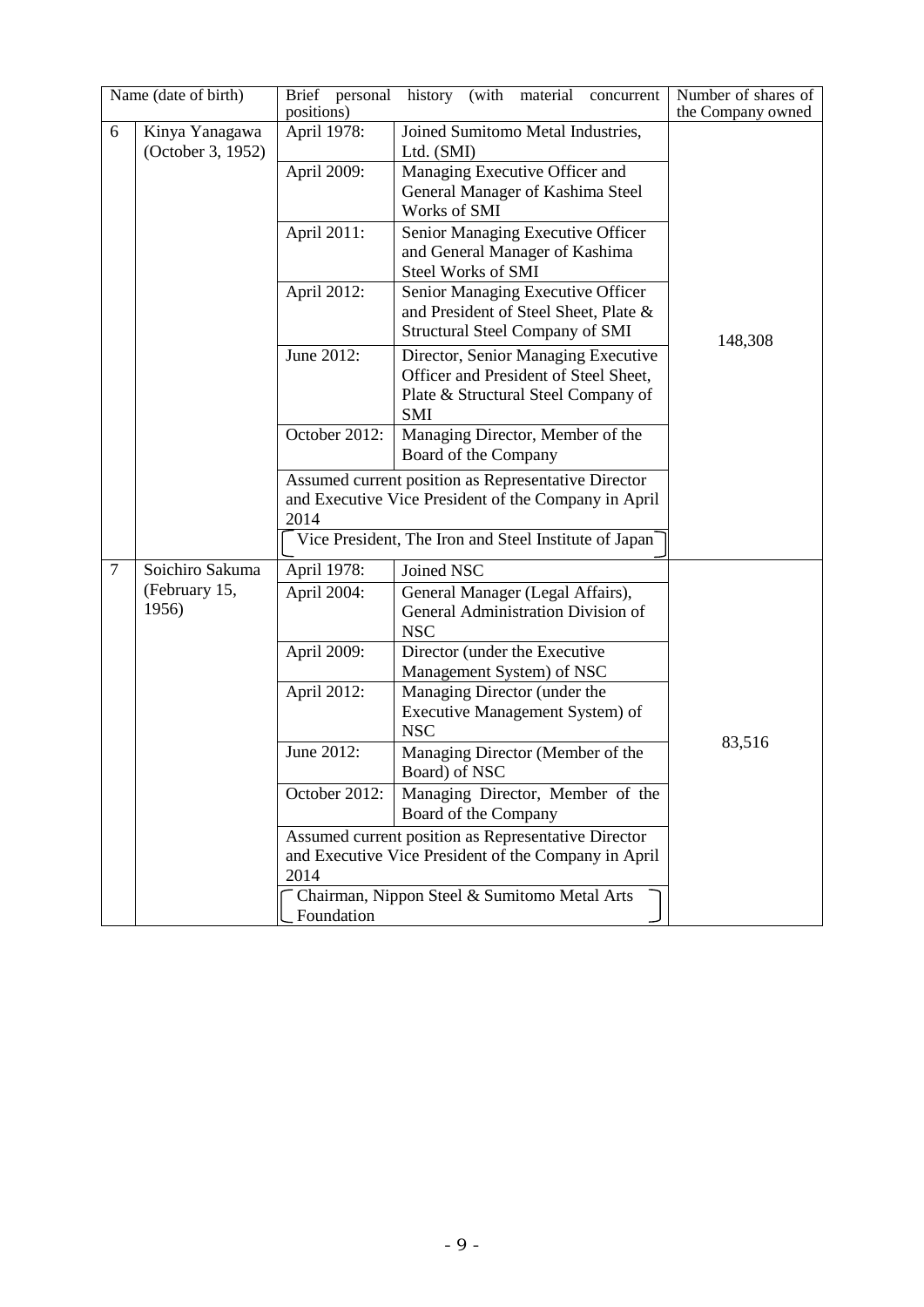|   | Name (date of birth) | Brief personal<br>positions)          | history (with material<br>concurrent                                                                                                                                                                                                                                                                                                                                                                                                                            | Number of shares of<br>the Company owned |
|---|----------------------|---------------------------------------|-----------------------------------------------------------------------------------------------------------------------------------------------------------------------------------------------------------------------------------------------------------------------------------------------------------------------------------------------------------------------------------------------------------------------------------------------------------------|------------------------------------------|
| 8 | Yasumitsu Saeki      | April 1979:                           | Joined NSC                                                                                                                                                                                                                                                                                                                                                                                                                                                      |                                          |
|   | (May 8, 1955)        | April 2009:                           | Director (under the Executive<br>Management System) and Deputy<br>Director, Flat Products Division and<br>Director, Bar & Wire Rod Division<br>of NSC                                                                                                                                                                                                                                                                                                           |                                          |
|   |                      | <b>July 2010:</b>                     | Director (under the Executive<br>Management System), Deputy<br>Director, Flat Products Division,<br>Director, Bar & Wire Rod Division<br>and Deputy General Manager, India<br>Continuous Annealing and<br>Processing Line Project Group of<br><b>NSC</b>                                                                                                                                                                                                        |                                          |
|   |                      | June 2012:                            | Managing Director (Member of the<br>Board), Director, Flat Products<br>Division, Director, Bar & Wire Rod<br>Division, Director, Pipe & Tube<br>Division and General Manager, India<br>Continuous Annealing and<br>Processing Line Project Group of<br><b>NSC</b>                                                                                                                                                                                               | 57,431                                   |
|   |                      | October 2012:                         | Managing Director, Member of the<br>Board, Head of Unit, Flat Products<br>Unit, Head of Unit, Bar & Wire Rod<br>Unit and Project Leader, India<br>Continuous Annealing and<br>Processing Line Project of the<br>Company                                                                                                                                                                                                                                         |                                          |
|   |                      | Corporation<br>Co., Ltd.<br>Co., Ltd. | Assumed current position as Managing Director,<br>Member of the Board, Head of Unit, Flat Products<br>Unit, Project Leader, Shanghai-Baoshan Cold-rolled<br>& Coated Sheet Products Project and Project Leader,<br>India Continuous Annealing and Processing Line<br>Project of the Company in April 2013<br>Director, Nippon Steel & Sumikin Coated Sheet<br>Director, Nippon Steel & Sumikin Metal Products<br>Director, Baosteel-NSC Automotive Steel Sheets |                                          |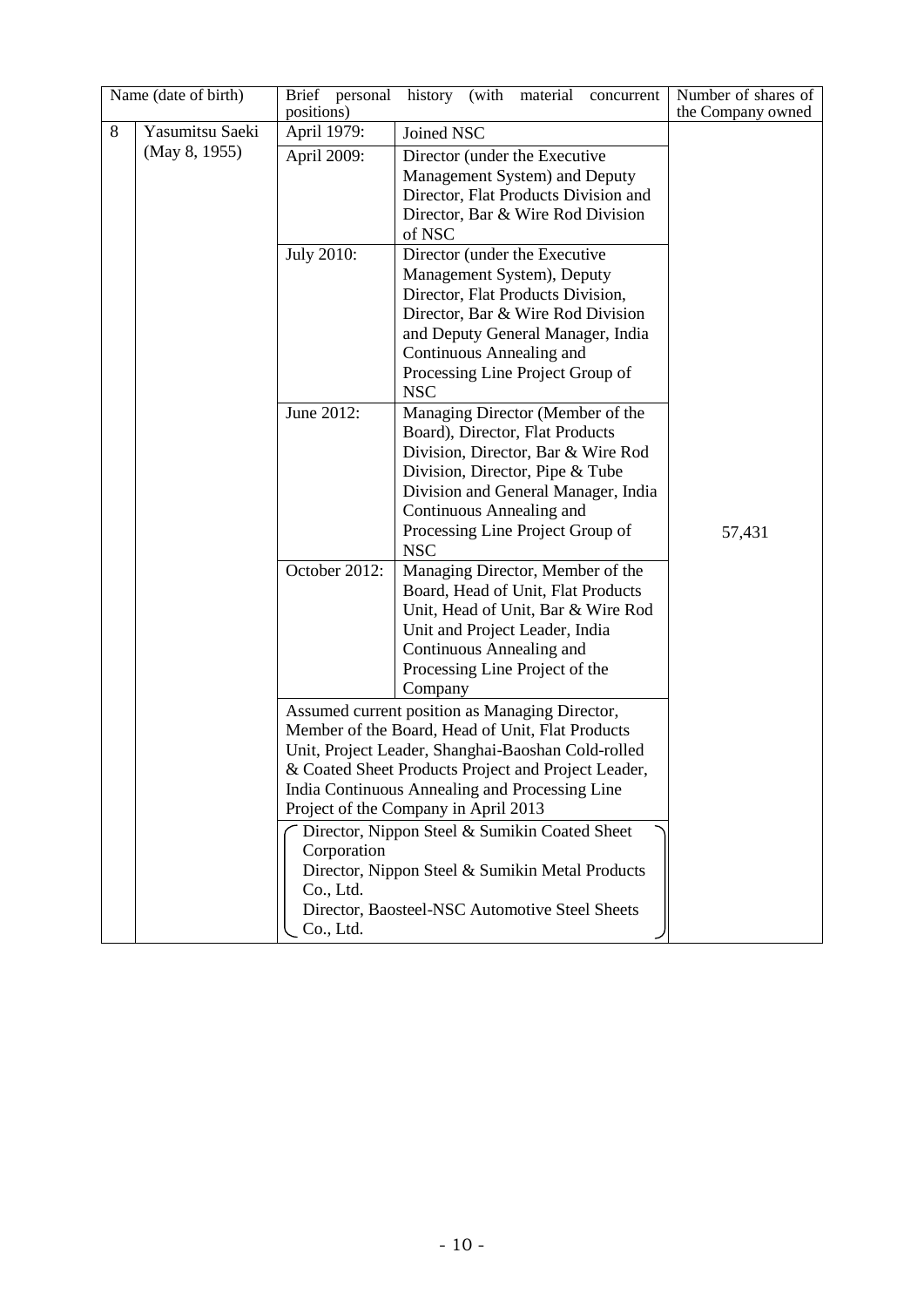|    | Name (date of birth) | Brief personal | history (with material concurrent                 | Number of shares of |
|----|----------------------|----------------|---------------------------------------------------|---------------------|
|    |                      | positions)     |                                                   | the Company owned   |
| 9  | Shinji Morinobu      | April 1977:    | Joined SMI                                        |                     |
|    | (September 8,        | April 2010:    | Managing Executive Officer of SMI                 |                     |
|    | 1953)                | October 2012:  | Managing Executive Officer of the                 |                     |
|    |                      |                | Company                                           |                     |
|    |                      | April 2013:    | Managing Executive Officer and                    |                     |
|    |                      |                | Head of Unit, Railway, Automotive                 |                     |
|    |                      |                | & Machinery Parts Unit of the                     |                     |
|    |                      |                | Company                                           | 42,689              |
|    |                      | June 2013:     | Managing Director, Member of the                  |                     |
|    |                      |                | Board and Head of Unit, Railway,                  |                     |
|    |                      |                | Automotive & Machinery Parts Unit                 |                     |
|    |                      |                | of the Company                                    |                     |
|    |                      |                | Assumed current position as Managing Director,    |                     |
|    |                      |                | Member of the Board and Head of Office, Osaka     |                     |
|    |                      |                | Office of the Company in April 2015               |                     |
| 10 | Ritsuya Iwai         | April 1981:    | Joined SMI                                        |                     |
|    | (September 16,       | April 2010:    | Managing Executive Officer of SMI                 |                     |
|    | 1956)                | April 2012:    | Managing Executive Officer and                    |                     |
|    |                      |                | General Manager of Steel Tube                     |                     |
|    |                      |                | Works, Pipe & Tube Company of                     |                     |
|    |                      |                | <b>SMI</b>                                        |                     |
|    |                      | October 2012:  | Executive Officer and Head of                     |                     |
|    |                      |                | Works, Amagasaki Works, Pipe &                    |                     |
|    |                      |                | Tube Unit of the Company                          | 71,580              |
|    |                      | April 2013:    | Managing Executive Officer and                    |                     |
|    |                      |                | Head of Works, Amagasaki Works,                   |                     |
|    |                      |                | Pipe & Tube Unit of the Company                   |                     |
|    |                      | April 2014:    | Managing Executive Officer and                    |                     |
|    |                      |                | Head of Unit, Pipe & Tube Unit of                 |                     |
|    |                      |                | the Company                                       |                     |
|    |                      |                | Assumed current position as Managing Director,    |                     |
|    |                      |                | Member of the Board and Head of Unit, Pipe & Tube |                     |
|    |                      |                | Unit of the Company in June 2014                  |                     |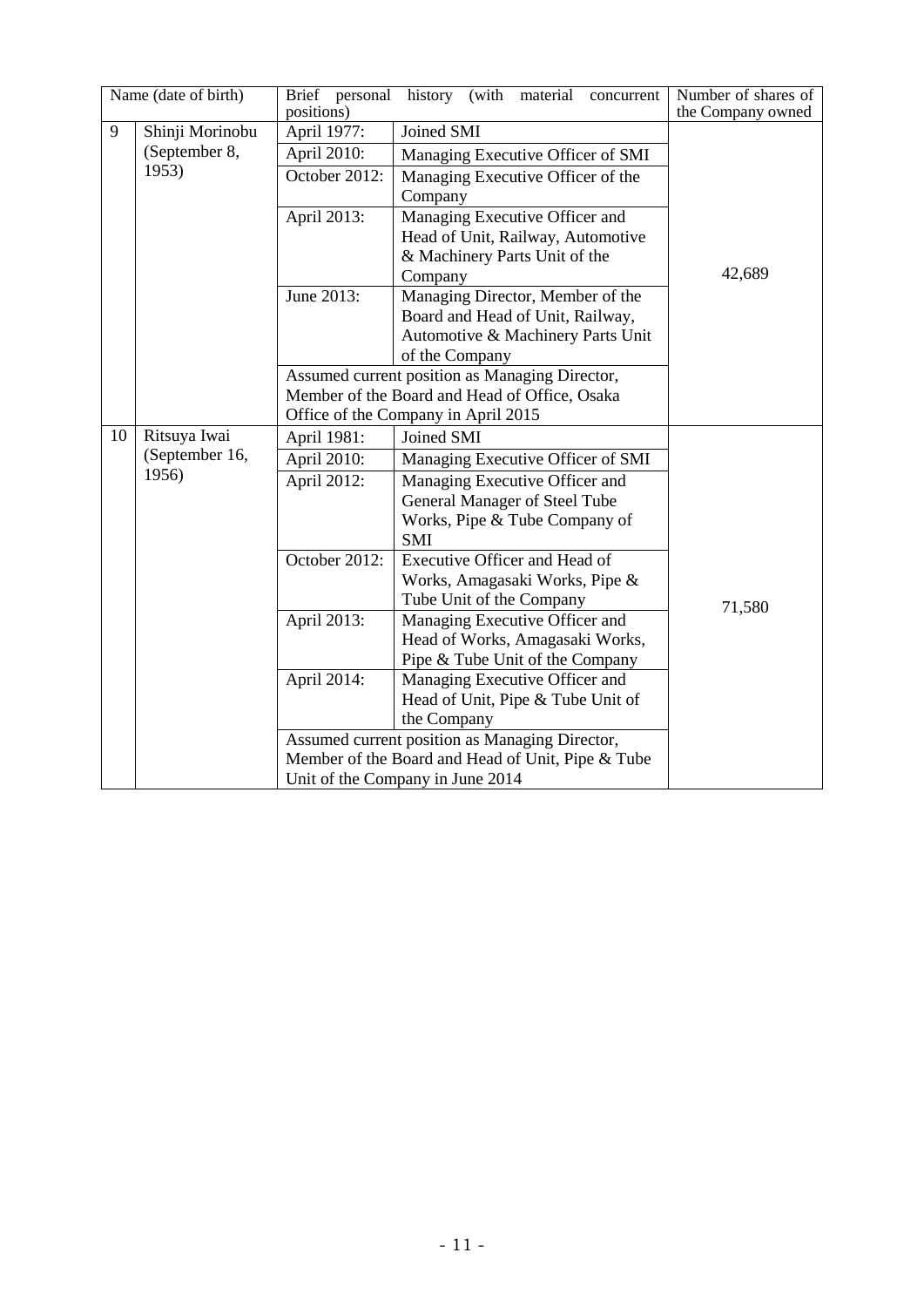|    | Name (date of birth) | Brief personal<br>positions) | history (with material<br>concurrent                                        | Number of shares of<br>the Company owned |
|----|----------------------|------------------------------|-----------------------------------------------------------------------------|------------------------------------------|
| 11 | [New candidate]      | April 1981:                  | Joined SMI                                                                  |                                          |
|    |                      | October 2009:                | General Manager of Quality Planning                                         |                                          |
|    | Machi Nakata         |                              | Department, Osaka Steel Works,                                              |                                          |
|    | (May 19, 1956)       |                              |                                                                             |                                          |
|    |                      |                              | Railway Automotive & Machinery                                              |                                          |
|    |                      |                              | Parts Company of SMI                                                        |                                          |
|    |                      | April 2011:                  | Managing Executive Officer, General                                         |                                          |
|    |                      |                              | Manager of Osaka Steel Works,                                               |                                          |
|    |                      |                              | Railway Automotive & Machinery                                              |                                          |
|    |                      |                              | Parts Company and Assistant                                                 |                                          |
|    |                      |                              | General Manager of Titanium                                                 |                                          |
|    |                      |                              | Division of SMI                                                             |                                          |
|    |                      | January 2012:                | Managing Executive Officer, General                                         |                                          |
|    |                      |                              | Manager of, Osaka Steel Works,                                              |                                          |
|    |                      |                              | Railway Automotive & Machinery                                              |                                          |
|    |                      |                              | Parts Company and Assistant                                                 | 55,148                                   |
|    |                      |                              | General Manager of Stainless Steel &                                        |                                          |
|    |                      |                              | <b>Titanium Division of SMI</b><br>Executive Officer and Head of            |                                          |
|    |                      | October 2012:                |                                                                             |                                          |
|    |                      |                              | Works, Osaka Steel Works, Railway,                                          |                                          |
|    |                      |                              | Automotive & Machinery Parts Unit                                           |                                          |
|    |                      |                              | of the Company                                                              |                                          |
|    |                      | April 2014:                  | Managing Executive Officer and                                              |                                          |
|    |                      |                              | Head of Works, Osaka Steel Works,                                           |                                          |
|    |                      |                              | Railway, Automotive & Machinery                                             |                                          |
|    |                      |                              | Parts Unit of the Company<br>Assumed current position as Managing Executive |                                          |
|    |                      |                              | Officer and Head of Unit, Railway, Automotive &                             |                                          |
|    |                      |                              | Machinery Parts Unit of the Company in April 2015                           |                                          |
|    |                      |                              | Chairman, Steel Castings and Forgings Association                           |                                          |
|    |                      | of Japan                     |                                                                             |                                          |
| 12 | [New candidate]      | April 1982:                  | Joined NSC                                                                  |                                          |
|    |                      | April 2009:                  | Director (under the Executive                                               |                                          |
|    | Shinji Tanimoto      |                              | Management System) and General                                              |                                          |
|    | (May 24, 1957)       |                              | Superintendent, Sakai Works,                                                |                                          |
|    |                      |                              | Structurals Division of NSC                                                 |                                          |
|    |                      | April 2011:                  | Director (under the Executive                                               |                                          |
|    |                      |                              | Management System) and General                                              |                                          |
|    |                      |                              | Superintendent, Yawata Works of                                             |                                          |
|    |                      |                              | <b>NSC</b>                                                                  |                                          |
|    |                      | October 2012:                | Executive Officer and Head of                                               | 109,683                                  |
|    |                      |                              | Works, Yawata Works of the                                                  |                                          |
|    |                      |                              | Company                                                                     |                                          |
|    |                      | April 2013:                  | Managing Executive Officer and                                              |                                          |
|    |                      |                              | Head of Works, Yawata Works of the                                          |                                          |
|    |                      |                              | Company                                                                     |                                          |
|    |                      |                              | Assumed current position as Managing Executive                              |                                          |
|    |                      |                              | Officer and Head of Center, Plant Engineering and                           |                                          |
|    |                      |                              | Facility Management Center of the Company in April                          |                                          |
|    |                      | 2015                         |                                                                             |                                          |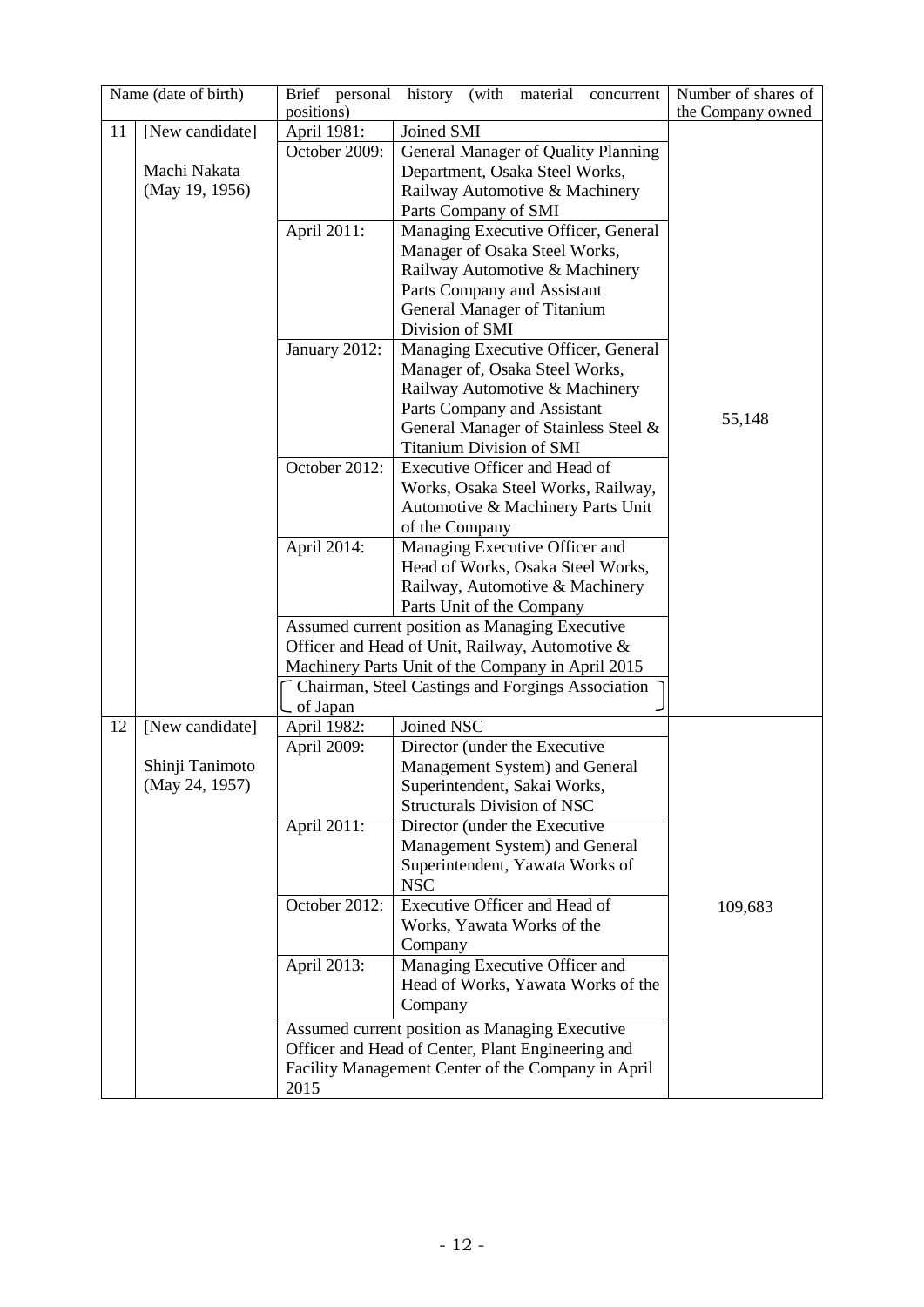|    | Name (date of birth) | Brief personal<br>positions) | history (with material<br>concurrent                    | Number of shares of<br>the Company owned |
|----|----------------------|------------------------------|---------------------------------------------------------|------------------------------------------|
| 13 | Mutsutake Otsuka     | April 1965:                  | Joined Japanese National Railways                       |                                          |
|    | (January 5, 1943)    | June 1990:                   | Director and General Manager of                         |                                          |
|    |                      |                              | Personnel Dept. of East Japan                           |                                          |
|    |                      |                              | Railway Company                                         |                                          |
|    |                      | June 1992:                   | <b>Executive Director and General</b>                   |                                          |
|    |                      |                              | Manager of Personnel Dept. of East                      |                                          |
|    |                      |                              | Japan Railway Company                                   |                                          |
|    |                      | January 1994:                | <b>Executive Director of East Japan</b>                 |                                          |
|    |                      |                              | Railway Company                                         |                                          |
|    |                      | June 1996:                   | <b>Executive Director and Deputy</b>                    |                                          |
|    |                      |                              | Director General of Corporate                           |                                          |
|    |                      |                              | Planning Headquarters of East Japan                     |                                          |
|    |                      |                              | Railway Company                                         |                                          |
|    |                      | June 1997:                   | <b>Executive Vice President and</b>                     |                                          |
|    |                      |                              | Director General of Corporate                           | 23,332                                   |
|    |                      |                              | Planning Headquarters of East Japan                     |                                          |
|    |                      |                              | Railway Company                                         |                                          |
|    |                      | June 2000:                   | President and CEO of East Japan                         |                                          |
|    |                      |                              | Railway Company                                         |                                          |
|    |                      | April 2006:                  | Chairman and Director of East Japan                     |                                          |
|    |                      |                              | Railway Company                                         |                                          |
|    |                      |                              | Assumed current position as Executive Advisor to the    |                                          |
|    |                      |                              | Board of East Japan Railway Company in April 2012       |                                          |
|    |                      |                              | Assumed current position as Director (Outside           |                                          |
|    |                      |                              | Director) of the Company in June 2014                   |                                          |
|    |                      |                              | Outside Audit & Supervisory Board Member,               |                                          |
|    |                      |                              | Electric Power Development Co., Ltd.                    |                                          |
|    |                      |                              | Outside Director, JX Holdings, Inc.                     |                                          |
| 14 | Ichiro Fujisaki      | April 1969:                  | Joined Ministry of Foreign Affairs of                   |                                          |
|    | (July 10, 1947)      |                              | Japan                                                   |                                          |
|    |                      | August 1999:                 | Director-General, North American                        |                                          |
|    |                      |                              | Affairs Bureau, Ministry of Foreign                     |                                          |
|    |                      |                              | Affairs of Japan<br>Deputy Minister for Foreign Affairs |                                          |
|    |                      | September<br>2002:           |                                                         |                                          |
|    |                      | January 2005:                | Ambassador of Japan to the United                       |                                          |
|    |                      |                              | Nations and WTO in Geneva                               |                                          |
|    |                      | April 2008:                  | Ambassador of Japan to the United                       | 20,001                                   |
|    |                      |                              | <b>States of America</b>                                |                                          |
|    |                      | November                     | Retired from Ambassador of Japan to                     |                                          |
|    |                      | 2012:                        | the United States of America                            |                                          |
|    |                      |                              | Assumed current position as Distinguished Professor     |                                          |
|    |                      |                              | of Sophia University in January 2013                    |                                          |
|    |                      |                              | Assumed current position as Director (Outside           |                                          |
|    |                      |                              | Director) of the Company in June 2014                   |                                          |
|    |                      |                              | <b>Outside Director, ITOCHU Corporation</b>             |                                          |
|    |                      |                              | President, The America-Japan Society, Inc.              |                                          |

(Note 1) Note regarding Outside Director Candidate Mutsutake Otsuka

1) The Board of Directors has proposed the re-election of Mr. Mutsutake Otsuka as an Outside Director because it believes that he is well-qualified for the position by his appropriate action with effective remarks as an Outside Director of the Company since his appointment at the 90th General Meeting of Shareholders held on June 25, 2014 and by his deep knowledge and ample experience in corporate management.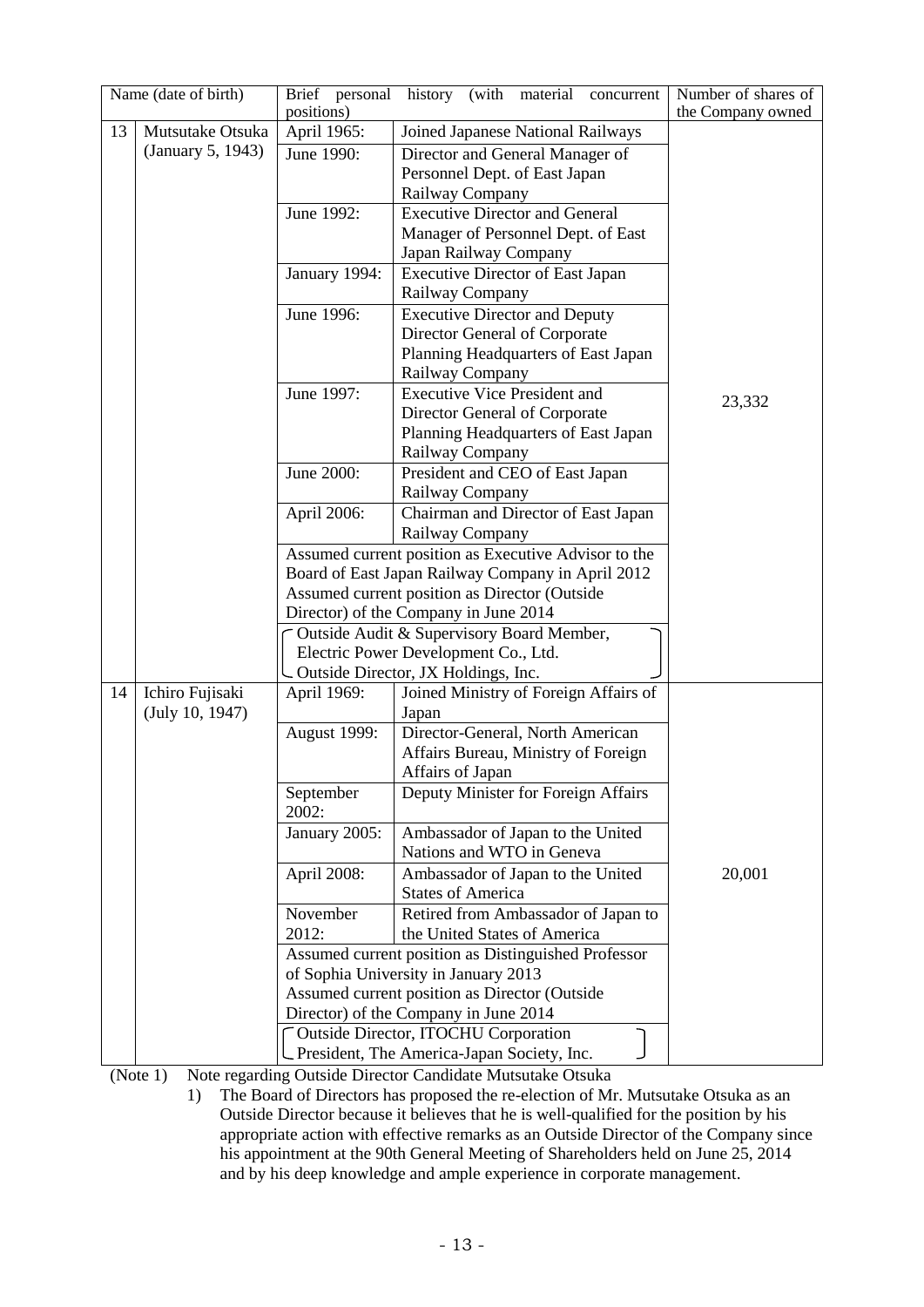- 2) Since his appointment as an Outside Director of the Company, Mr. Mutsutake Otsuka will have served in such position for one (1) year at the conclusion of this General Meeting of Shareholders.
- 3) Concerning the candidate's liability under Article 423, Paragraph 1 of the Companies Act, the Company has concluded an agreement with Mr. Mutsutake Otsuka that limits his liability to the greater of the amount stipulated in Article 425, Paragraph 1 of the Companies Act and twenty million (20,000,000) yen, as long as he is without knowledge and is not grossly negligent in performing his duties.
- 4) The Company has already filed Mr. Mutsutake Otsuka as an "independent director/auditor" with each financial exchange in Japan and this has been accepted by all of them.
- (Note 2) Note regarding Outside Director Candidate Ichiro Fujisaki
	- 1) The Board of Directors has proposed the re-election of Mr. Ichiro Fujisaki as an Outside Director because it believes that he is well-qualified for the position by his appropriate action with effective remarks as an Outside Director of the Company since his appointment at the 90th General Meeting of Shareholders held on June 25, 2014 and by his deep knowledge including international affairs, economics, and cultures that he accumulated at the Ministry of Foreign Affairs of Japan, and his ample experience as the Ambassador and other key positions, notwithstanding the fact that he does not have experience participating in corporate management other than serving as an outside director and as an outside audit & supervisory board member.
	- 2) Since his appointment as an Outside Director of the Company, Mr. Ichiro Fujisaki will have served in such position for one (1) year at the conclusion of this General Meeting of Shareholders.
	- 3) The Company has concluded an agreement with Mr. Ichiro Fujisaki with the same terms and conditions as described in (Note 1) 3).
	- 4) The Company has already filed Mr. Ichiro Fujisaki as an "independent director/auditor" with each financial exchange in Japan and this has been accepted by all of them.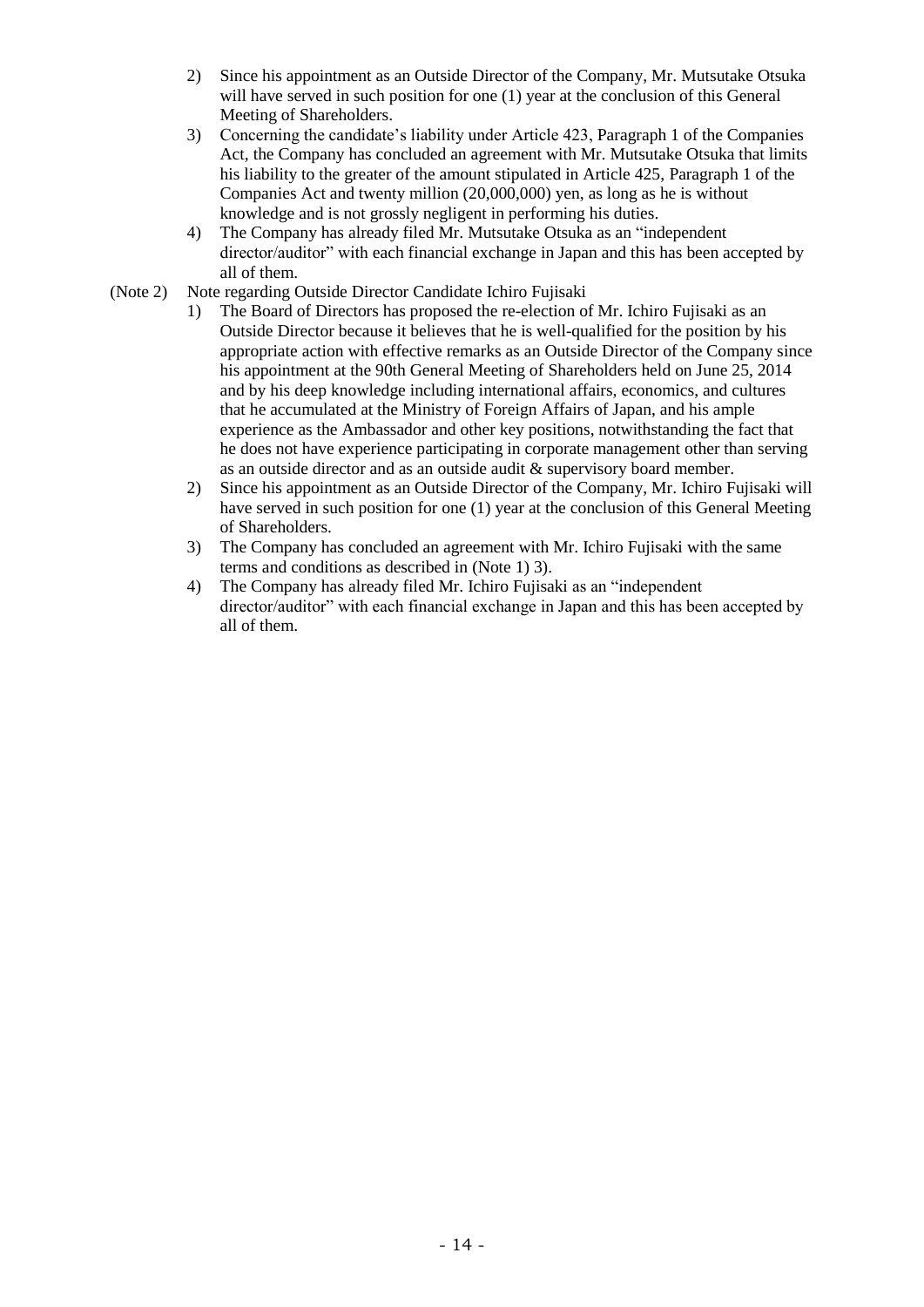Item 5 Election of One (1) Audit & Supervisory Board Member

The Audit & Supervisory Board Member Mr. Toshihide Tanabe will resign at the conclusion of the 91st General Meeting of Shareholders. The Board of Directors proposes that one (1) Audit & Supervisory Board Member be elected. The candidate for Audit & Supervisory Board Member is set forth below.

The submission of this proposal has been consented to by the Audit & Supervisory Board.

| Name (date of birth) |                                                                                                               | Brief personal history (with material concurrent | Number of shares of |
|----------------------|---------------------------------------------------------------------------------------------------------------|--------------------------------------------------|---------------------|
|                      | positions)                                                                                                    |                                                  | the Company owned   |
|                      | April 1980:                                                                                                   | Joined NSC                                       |                     |
| [New candidate]      | April 2009:                                                                                                   | General Manager, Corporate                       |                     |
|                      |                                                                                                               | Planning Division of NSC                         |                     |
| Yutaka Takeuchi      |                                                                                                               |                                                  |                     |
| (December 10, 1956)  | April 2011:                                                                                                   | Director (under the Executive                    |                     |
|                      |                                                                                                               | Management System) and General                   |                     |
|                      |                                                                                                               | Manager, Corporate Planning                      |                     |
|                      |                                                                                                               | Division of NSC                                  |                     |
|                      | October 2012:                                                                                                 | Executive Officer and Head of                    | 134,771             |
|                      |                                                                                                               | Division, Group Companies                        |                     |
|                      |                                                                                                               | Planning Division of the Company                 |                     |
|                      | April 2013:                                                                                                   | Executive Officer of the Company                 |                     |
|                      | April 2014:                                                                                                   | Managing Executive Officer of the                |                     |
|                      |                                                                                                               | Company                                          |                     |
|                      | Assumed current position as Executive Officer and<br>Advisor to the President of the Company in April<br>2015 |                                                  |                     |

Candidate for Audit & Supervisory Board Member

(Note) Subject to the approval of Item 2 as originally proposed, concerning the candidate's liability under Article 423, Paragraph 1 of the Companies Act, the Company is to conclude an agreement with Mr. Yutaka Takeuchi that limits his liability to the greater of the amount stipulated in Article 425, Paragraph 1 of the Companies Act and twenty million (20,000,000) yen, as long as he is without knowledge and is not grossly negligent in performing his duties.